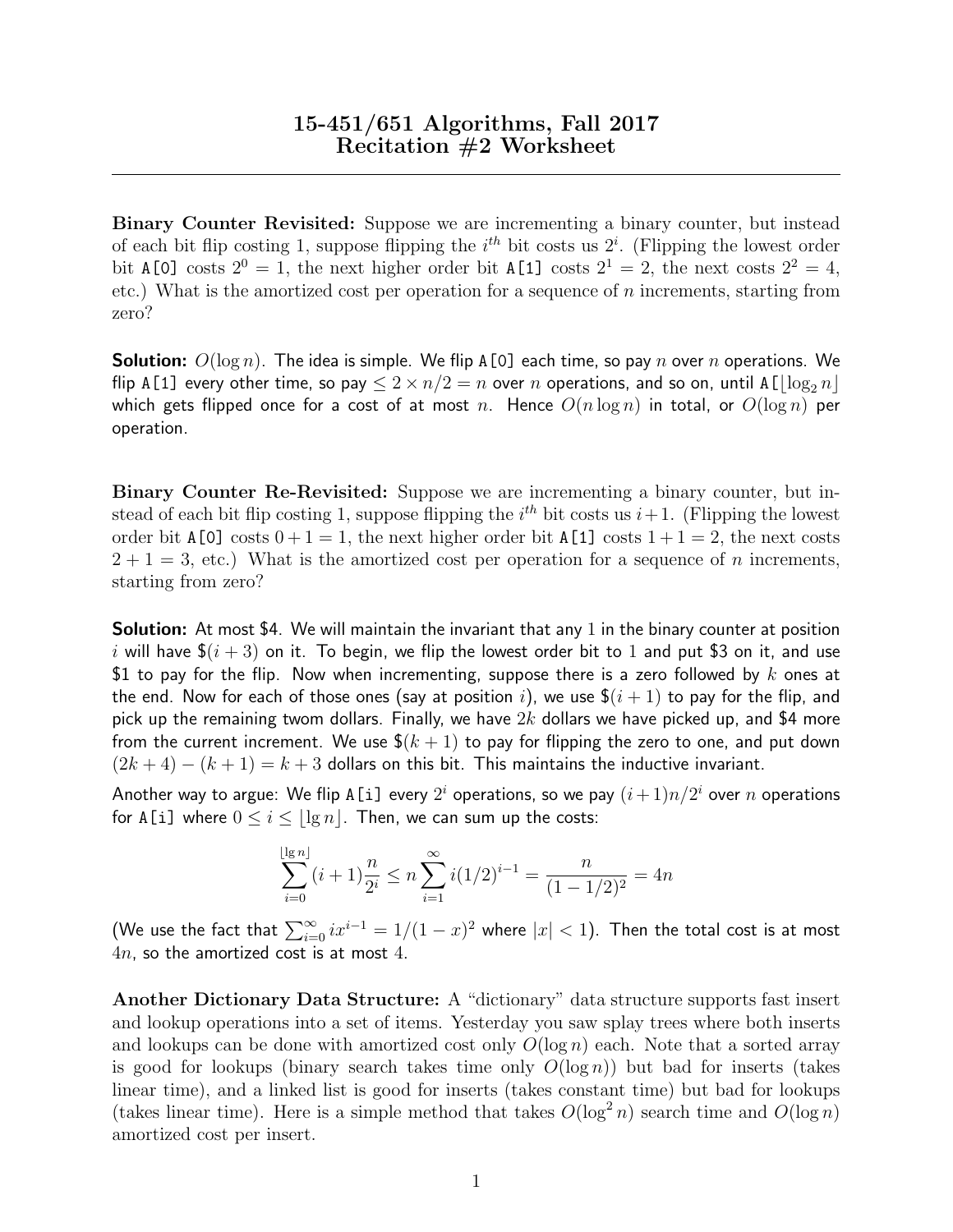Here, we keep a collection of arrays, where array i has size  $2^i$ . Each array is either empty or full, and each is in sorted order. However, there will be no relationship between the items in different arrays. The issue of which arrays are full and which are empty is based on the binary representation of the number of items we are storing. For example, if we had 11 items (where  $11 = 1 + 2 + 8$ ), then the arrays of size 1, 2, and 8 would be full and the rest empty, and the data structure might look like this:

> A0: [5] A1: [4,8] A2: empty A3: [2, 6, 9, 12, 13, 16, 20, 25]

**Lookups.** How would you do a lookup in  $O(\log^2 n)$  worst-case time?

**Solution:** Just do binary search in each occupied array. In the worst case, this takes time  $O(\log(n) + \log(n/2) + \log(n/4) + \ldots + 1) = O(\log^2 n).$ 

Inserts. How would you do inserts? Suppose you wanted to insert an element, you will have 12 items and  $12 = 8 + 4$ , you want to have two full arrays in A2 and A3 and the rest empty. Suggest a way that, if you insert an element 11 into the example above, gives:

> A0: empty A1: empty A2: [4, 5, 8, 11] A3: [2, 6, 9, 12, 13, 16, 20, 25]

(Hint: merge arrays!)

**Solution:** Create an array of size 1 that just has this inserted number in it. We now look to see if A0 is empty. If so we make the new array be A0. If not we merge our array with A0 to create a new array (which in the example would be [5, 11]) and look to see if A1 is empty. If A1 is empty, we make this array be A1. If not, we merge this with A1 to create a new array and check to see if A2 is empty, and so on.

Cost of Lookups: Suppose the cost of creating an array of length 1 costs 1, and merging two arrays of length m costs  $2m$ . So, the above insert had cost  $1 + 2 + 4$ . Insering another element would cost 1, and the next insert would cost  $1 + 2$ .

What is the amortized cost of *n* inserts?

Solution: With this cost model defined above, it's exactly the same as the binary counter with cost  $2^k$  for the  $k^{th}$  bit. So the amortized cost is  $O(\log n)$ .